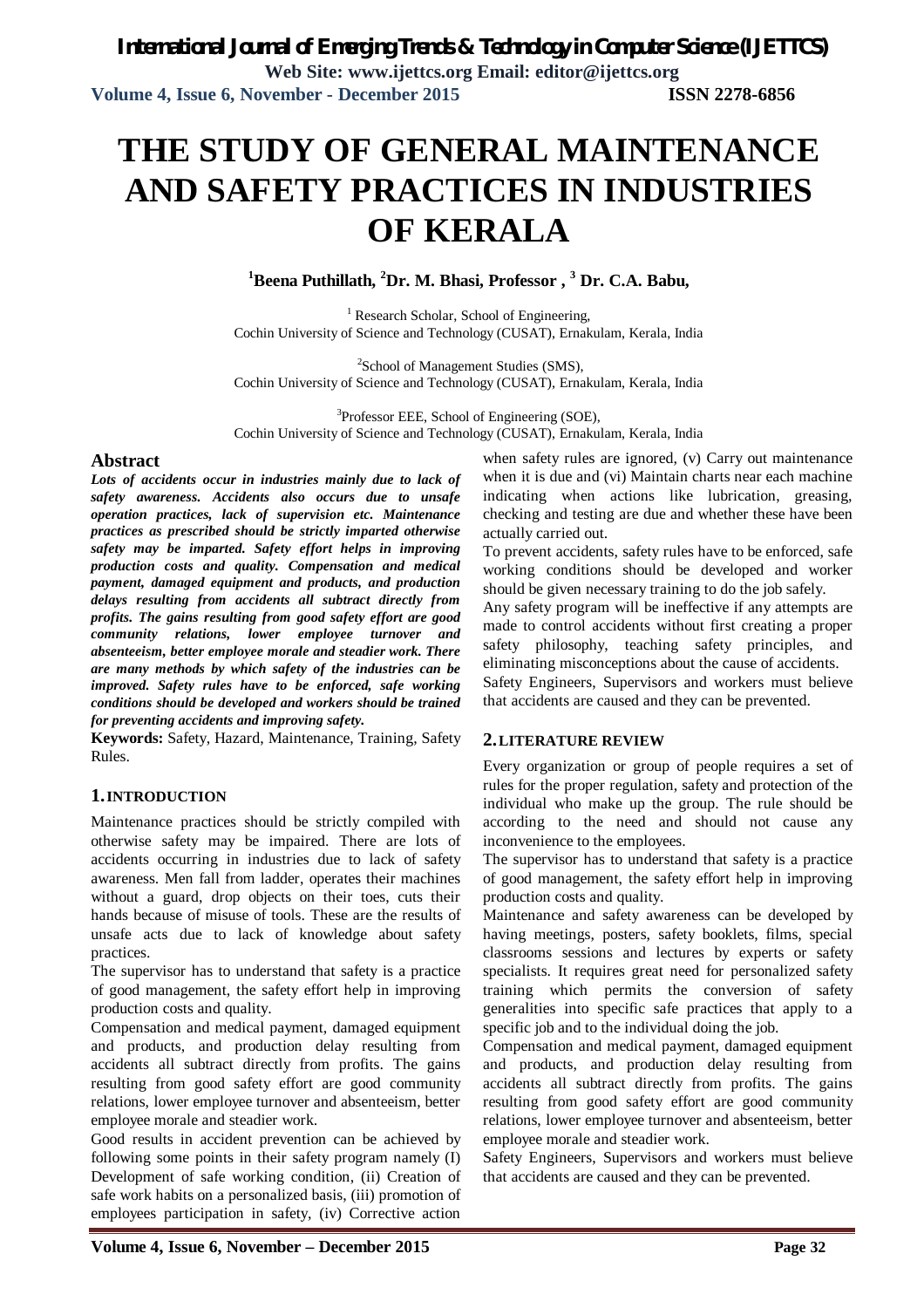### *International Journal of Emerging Trends & Technology in Computer Science (IJETTCS)* **Web Site: www.ijettcs.org Email: editor@ijettcs.org Volume 4, Issue 6, November - December 2015 ISSN 2278-6856**

### **3.OBJECTIVE OF STUDY**

The present study is aimed to (a).To understand Present Status of Safety (b).Improve safety of Industries

### **4.METHODOLOGY OF STUDY**

In the present study, an extensive use of secondary data was made. The study was made descriptive.

### **5.MAJOR FINDINGS OF THE STUDY**

### **An intensive study is conducted to overcome accidents and improve safety in industries. Some of the methods which will reduce accidents and improves safety are:**

i) Maintenance and Safety Training: Maintenance and safety awareness can be developed by having meetings, posters, safety booklets, films, special classrooms sessions and lectures by experts or safety specialists. It requires great need for personalized safety training which permits the conversion of safety generalities into specific safe practices that apply to a specific job and to the individual doing the job. Personalized safety training permits consideration of the workers rate of learning, his interest, his natural ability and his limitations. In launching a personalized safety training program, the first step is preparation of job- methods improvement, elimination of bottle necks and improved plant layouts. In making jobhazard analysis the following should be considered namely job descriptions, job allocations, key job steps, tools used, potential health and injury hazards, safe practices, apparel and equipment. Personalized safety training helps in workers attitude towards their jobs. This approach stresses work habits required for safe job performance.

(ii) Hazard Check: In a machine shop the main hazard checks are as follows

(a). Housekeeping: Stocks should be properly piled, floor should not be slippery and work area should be orderly.

(b). Machine hazards: Guard should be provided to machines. This should include gears, sprockets, chains, bolts, shafting etc.

(c). Fire hazards: Firefighting appliances and fire exits should be ready for immediate use. Inflammable material should be properly handled and stored.

(d). Protective equipment: The protective equipment's like goggles, respirators, safety caps and other safety equipment's should be worn as required. Jewellery rings and wrist watches are a source of danger around moving machinery.

(e) Electrical equipment's: The condition of electrical switches, outlets, light chords and ground wires should be proper.

(f). Tools: The required tools for each job should be properly placed and it should not be defective.

(g). General conditions: Equipment's required for repair like ladders, stairs, guards and other equipment's should be readily available. There should not be any sharp objects like nails on the floor. Fluids should not be spilled on the floor.

(ii) General Safety Rules: Every organization or group of people requires a set of rules for the proper regulation, safety and protection of the individual who make up the group. The rule should be according to the need and should not cause any inconvenience to the employees. The rule should keep pace with changing condition and there should not be too many safety rules. Smoking should be strictly prohibited. Personnel protective equipment such as safety glasses, respirators gloves etc. should be used. Safety devices and guards should be used. Maintain good housekeeping. Prompt first-aid attention should be obtained for any injury, no matter how slight, in order to prevent the infection from developing. Proper dress should be worn and employees should never operate any equipment, unless authorized.

(iii) Human factors in machine maintenance: High percentage of accidents result from a combination of unsafe acts and unsafe conditions. Many operator errors leading to accidents have been triggered by faulty design or machine tools being handled, poor house-keeping, operating practices that created hazards, or lack of standardization and identification which so confuses the operator that he is literally trapped into making mistakes. Safe operation of any machine tool requires that the operator learns about any hazards that exist so that he can protect himself from them. Operator should be alert when working on the machine. Being tired, sick, or emotionally upset is dangerous when operating machine. The safety engineers should consider the following safety points namely.

(a). Factors creating unsafe conditions in operation.

(b). Possibilities of eliminating or isolating hazards with a guard, shield, ventilation equipment.

(c). Identify the hazard area by using warning signs or barriers etc.

(d).To overcome danger to operator provide emergency electrical controls, foot switches, exhaust fans, spray guns etc. should be used.

(e). Operator should be trained about unsafe conditions that would be created if the proper operating sequence were not followed. The operators should look for opportunities to suggest design changes, re-arrangement of equipment, or other steps that might be taken to assure proper sequence of operation.

(f).Standardization has an important bearing in the development of safe working conditions and safe work habits.

(g).Job training should be intensified.

(iv). Industrial Noise: The increased use of power and high speed equipment has increased noise levels in recent years. High noise levels have annoying and unpleasing effects and many account for some accidents through inference with hearing instructions and warning signals. The need for reducing noise to assure worker's safety, comfort and attention, is catching the attention of employers due to competition for the better employees and the financial liability associated with hearing loss claims.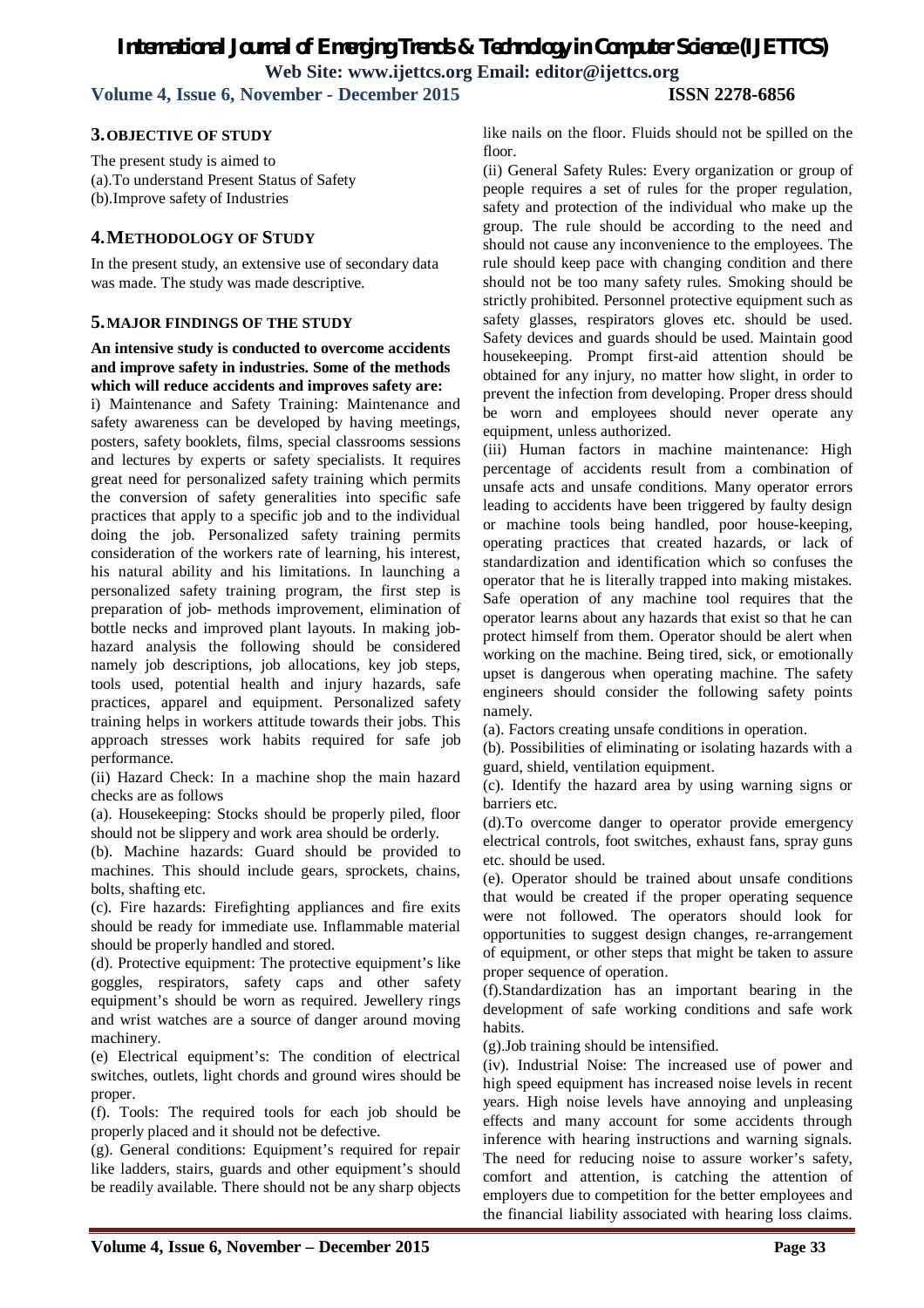### *International Journal of Emerging Trends & Technology in Computer Science (IJETTCS)* **Web Site: www.ijettcs.org Email: editor@ijettcs.org Volume 4, Issue 6, November - December 2015 ISSN 2278-6856**

In order to tackle the noise problem, there are three possible steps that can be taken

(a) Reduce noise level

(b) If reduction is not possible then isolate noise source

(c) If both mentioned above are not possible then use

personal protective equipment such as ear plugs or muffs. (v). Fire protection: For preventing fires and keeping them small, it is essential to have knowledge of the various classes of fires and the various fire-fighting equipment's suitable for each class. A volunteer fire-fighting team should be trained on the use of firefighting extinguishers. The success of the fire prevention program depends much on good house- keeping, maintenance of fire-fighting equipment, the enforcement of rules like "No Smoking" and the segregation and reduction of combustible materials. In order to keep the ignition sources at a minimum, it is essential to have the proper teaming of maintenance program and the use of equipment of a safer design. A productive approach to fire prevention is to keep the accumulation of combustible materials at a minimum, so that once the fire starts, the loss will be minimized because it will be easy to get the fire. It is very important to follow the practices of good house- keeping like avoiding oil deposits on machines, rubbish and waste under benches and corners, inflammable packing materials, open containers or inflammable solvents etc. For all practical purposes the basic type of fires can be grouped into four classes namely.

(a). Class A fires: Fires involving combustible materials of organic nature such as wood, paper, rubber and many plastics etc., where cooling effect of water is essential for extinction of fire. Water expelling type of extinguishers is recommended.

(b). Class B fires: Fires involving flammable liquids, petroleum products etc where blanking effect is necessary. Foam, dry powder, vaporizing liquid carbon dioxide, extinguishers is recommended.

(c). Class C fires: Fires involving flammable gases under pressure including liquefied bases, where it is necessary to inhibit the burning gas at fast rate with an inert gas, powder or vaporizing liquid for extinguishment. Extinguishers designed for expelling special dry chemical powder are recommended.

(d). Fires involving combustible metals such as magnesium, aluminum, zinc, sodium, potassium when burning metals are reactive to water and water-containing agents and in certain cases to carbon dioxide, halogenated hydrocarbons and ordinary dry powders. These fires require special media and techniques to extinguish.

Where energized electrical equipment is involved in fire, the non-conductivity of the fire extinguishing media is of utmost importance and only extinguisher expelling dry powder or carbon dioxide (without metal horn) or halogen should be used. Once the electrical equipment is deenergized extinguisher suitable for class A, B and C fires may also be used safely. Where the cleanliness and contamination of sensitive electrical equipment are of importance, only carbon dioxide type and halogen type should be used. Use of foam type is not suitable for alcohol and other water miscible flammable liquids. Dry powder type should be used for dealing with such fires.

(vi). Inspection and testing of all extinguishers in respect of mechanical parts, extinguishing media and expelling means should be carried out by trained personnel at frequent intervals but at least once in a month, to make sure that these are in proper conditions and have not been accidently discharged or have lost pressure or suffered damage. At least once in a year, a thorough inspection and maintenance of extinguisher, including chemical charge inside and expellant should be carried out by trained personnel. Any extinguisher showing corrosion or damage and corroded parts should be replaced by correct components. Illegible labels should be replaced.

(v). Accident Prevention: Industrial safety is the situation which is free from danger or risk. With the rapid advances in industrial processes newer types of dangers to life, limb and health are being increasingly introduced. In industry exposure to risk involves either man, material or machine or any combination of these three and is reflected as unexpected or unforeseen occurrence that interrupts an activity. The loss due to accidents is colloidal in the form of pain, loss of life, earning capacity. The pain and suffering of the injured as well as the emotional loss to the victim of the fatalities and accidents causing disfigurement or disabilities are impossible to be summed up or evaluated. Accident prevention must be taken seriously in industry either on money loss basis or on humanitarian ground. Job safety analysis, Plant safety inspection and analysis of accidents should be done.

(vi). Guarding of machines: No safety procedure is complete or satisfactory if does not provide for the guarding of machines, the provision of safe tools, adequate light ventilation and sanitation, and for the correction or elimination of other mechanical and physical hazards. In machines, the hazards to the operators arise from the unguarded points of operation such as punch and die of press, cutting edge of shear press, and from belts and pulleys, gears, projecting parts, shaft ends, clutches and other moving parts. The machine should therefore preferably be designed so as to facilitate guarding and the guards should be incorporated as an integral part of the entire unit. The basic objective of machine safeguarding is to prevent personnel from coming in contact with any revolving or moving machine parts such as belts, chains, pulleys, gears, flywheels, shafts and spindles and any working part of the machine which creates a shearing or crushing action or may tangle the worker. The purpose of guarding point of operation is to prevent injury to the operator at the part of machine where the work of shaping, forming, shearing, squeezing, drawing etc. or manipulating of stock in any other way, is actually done.

(vii). Safe machine design: The following are the principles of safe machine design

(a). Dangerous moving parts should be enclosed.

(b). Parts subject to wear, adjustment and hand lubrication should be conveniently accessible.

(c). Lubrication should be automatic and continuous when machine is in operation.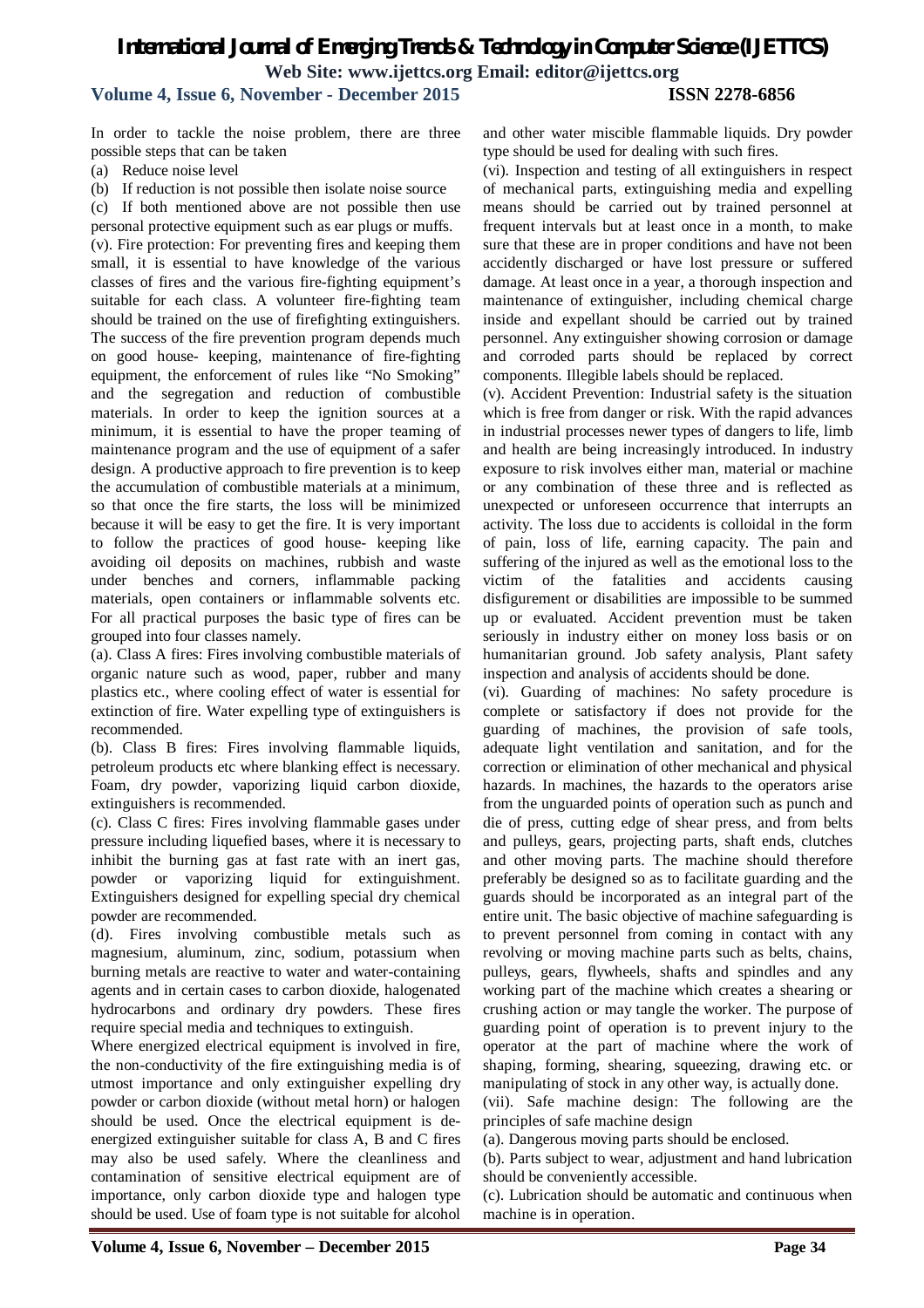### **Volume 4, Issue 6, November - December 2015 ISSN 2278-6856**

(d). Consideration should be given to individual drives so that hazards due to driving mechanism may be minimized.

(e). Sharp contrast between light and shadow and glare in the vicinity of the point of operation should be avoided.

(f). wherever possible, materials should be conveyed mechanically.

(g). Provision should be made for automatically conveying dusts and gases away from the machine.

(h). Noise should be eliminated or reduced to the minimum.

(i). Vibration should be minimized.

(j). Exterior shapes of any parts of the machines that require frequent handling or contacting should be such as to facilitate convenience in handling and corners generally rounded.

(k). Point of operation should be guarded.

(l). Consideration should be given to safe location or isolation of machines that can't be made safe otherwise.

(m). Where ever possible individual motor drive should be employed.

(n). Prime mover and transmission mechanism should be guarded properly.

(o). Screen of substantial fireproof material should be installed where hot chips are likely to fall as in the case of shaper.

(viii). General Precautions for safety on powered machines:

(a). A full understanding of the nature of all risks involved in the operation of a particular machine is essential.

(b). The correct setting up of machine and securing of all nuts, fixing bolts and clamps necessary for the safe operation of the machine and the firm holding of the work are also essential.

(c). The use and correct adjustment of all guards is necessary for safe operation of the machine. Defects and omission if noticed should be reported immediately. No attempts should be made to work a machine unless all guards are correctly positioned and functioning properly.

(d). No loose or flapping clothes, finger rings or gloves should be worn in close proximity to moving machinery.

(e). No tools should be left on the way of movement of slides, rams, carriage etc.

(f). Work holding methods should be reviewed before making cut. Fastening of the vise to the work table should be checked properly.

(ix). Precautions to be taken by operators for safe working: (a). Drilling machine: The spindle, chucks and as much of tools as possible should be guarded. It should be ensured that all set-screws are recessed. No neck ties, loose or flapping clothes, long hair style or finger rings should be allowed. Spindles or chucks should be stopped by hand only after machine is switched off. The work should be properly clamped. One should never attempt to hold work by hand while drilling. If work slips from clamp, the machine should be stopped. Properly sharpened drills should be used and it should be ensured that they are running true to avoid broken or splintered drills. Correct speed should be selected and drill should be never forced or fed too fast. If drill stops in work, machine should be stopped and drill started by hand.

(b). Power presses: In order to avoid trap between tool and die, fencing should be secured and access to the danger zone should be out of reach of personnel. Guards should be kept in position whenever the press is under power, whether it is for production or for after setting up. In order to avoid trap between ram and part guard, care should be taken that guards are not so constructed that a trap exists between the ram or any projections on it and the guard itself. Improper functioning of the interlocks should be immediately reported.

(c). Grinding Machines: In order to avoid chattering of the wheel it should be tested correctly, mounted at the right tension and run at prescribed speed. If wheel chatters or vibrates, it should be stopped. The face of the wheel should be flat and under grooved. The face should be dressed with proper tool. Even pressure should be applied as the tool is moved smoothly across the face of the wheel. To avoid contact with the wheel or trapping between the wheel and the machine casting, the tool rest should be correctly set. Wheel should never be allowed to run when not in use nor left unattended during the run down period after switching. Eye protection that is fixed vision type guard rigidly attached above the wheel itself and goggles/ spectacles should always be used.

(d). Milling Machines: It should be ensured that the cutter is sharp and in good condition. Guard should also be in good condition and correctly adjusted. Setting of work should not be done in close proximity to cutter. The chips of metal should be removed by brush.

(e). Lathes: Machine power should not be used for putting on or removing the chuck or face plate. Work should be properly clamped. No attempts should be made to adjust the tools or for measurement when the machine is running. Gear should never be changed when the machine is running. Strips of sand should not be used for polishing work in lathes. Wrench or the other tool from the chuck should be removed before switching on the machine. Adequate clearance should be checked for and ways kept clear of materials and tools.

(f). Shaping Machines: Properly secure in position the ram, tool head, vice, work and table support, clamping screws before starting machine; always check that the adjusting nuts are tight after setting the stroke length and position. Do not reach over or cross a machine whilst it is under power. Do not attempt to remove metal shearing or chips while the machine is moving and stand to the side of the ram, not in front of it.

(x). Precautions in maintenance work: Maintenance work sometimes has to be done in confined spaces such as chambers, tanks, vats, flues etc., where there is a risk of workmen being confronted by fumes or by lack of oxygen for respiration. In such conditions following precautions should be taken namely adequate means of moving out through bigger manholes, provision of breathing apparatus for persons entering unsafe spaces with a safety belt and line held by a person keeping watch outside, deposits likely to give off fumes should be removed if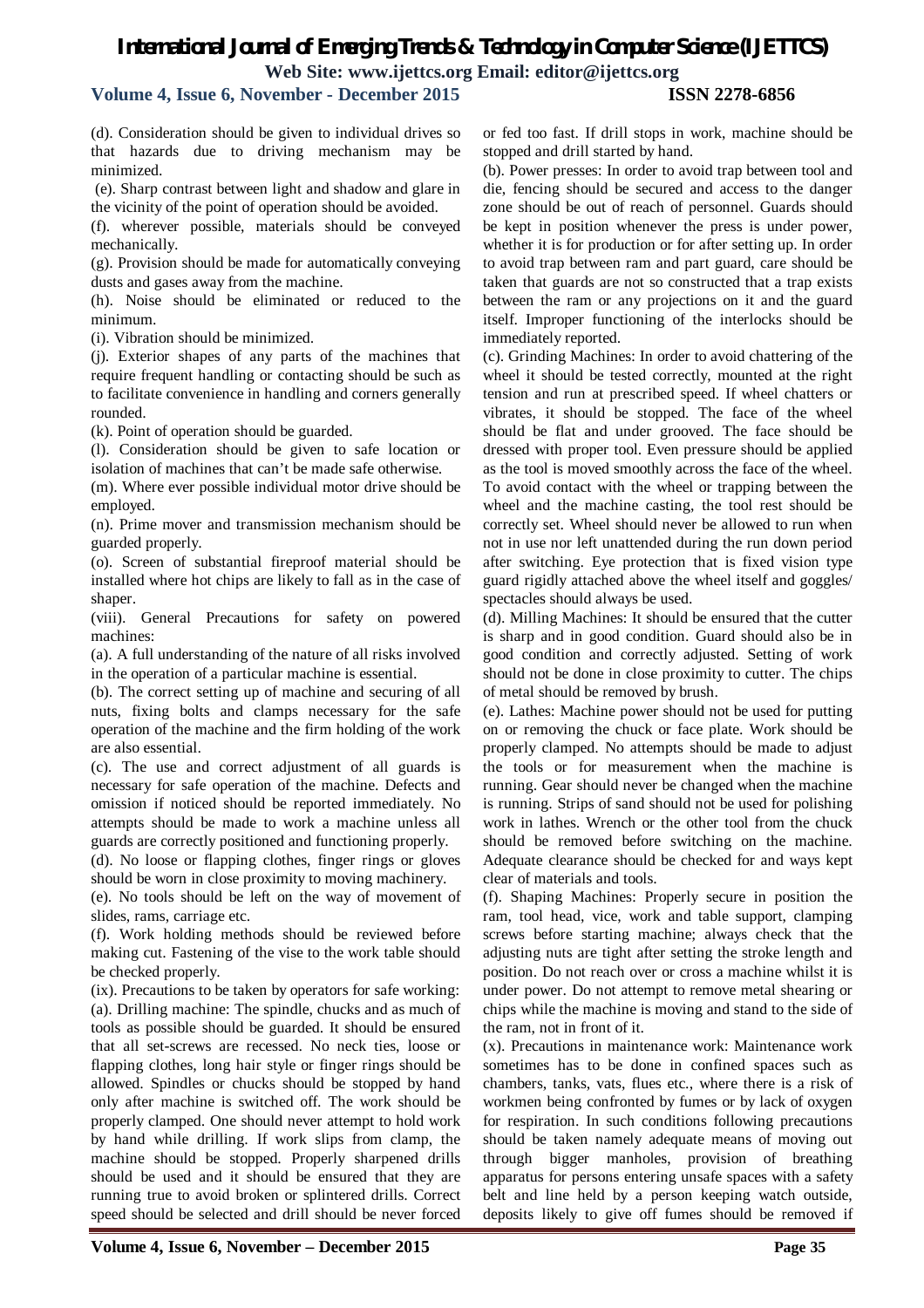### **Volume 4, Issue 6, November - December 2015 ISSN 2278-6856**

space has been blocked off from the surface of fume and no work in the furnace or flues be allowed until the space is sufficiently cool to work safely. Effective measures have to be taken to prevent the crane from approaching the area where men are working. Another frequent source of accidents is explosion during hot repairs of the fuel tanks. No welding should be allowed on tanks that have carried inflammable liquid or gas until all substance and fumes are removed to make it non-explosive. Workers who work in welding, cutting, turning, casting, grinding machines etc. should be provided goggles or screens.

(xi). Safety in material handling and storage: Material handling is the preparation, placing and positioning of materials to facilitate their movement or storage. In most industries, the handling of materials, articles and equipment is one of the main sources of injuries. Every type of material and article handled in a factory must be studied in detail and consideration given to factors such as the weights handled, character of materials or articles, size weight, rate of handling, distance moved, the purpose of moving or handling etc., and suitable methods of handling decided upon. Most commonly used material handling equipment's in industries are hoisting apparatus, overhead traveling cranes, mechanical shoves, conveyors, elevators & escalators, chutes, rollers & sliders, hand trucks etc. Unsafe manual handling should be avoided. Use suitable lifting equipment for specific job. Materials should be stored in proper place.

(xii).Mechanical handling: Cranes, Hoists and lifting tackles: The factory deals with the safety requirements in respect of hoists, lifts, lifting machines, chains, ropes and lifting tackles and requires that these should be of good construction, sound material and of adequate strength. These are to be properly maintained and thoroughly examined by a competent person at least once in every period of six months, in the case of hoists and lifts and 12months in the case of the others.

(a). Hoists and lifts: Every hoist or lift shall have the safe working load plainly marked on it and no load far greater that such load should be carried on it. The cage of every hoists or lift used for carrying persons should be fitted with a gate on each side from which access is afforded to a landing and such gates should be fitted with inter-locking or other efficient devices to ensure that they cannot be opened except when the cage is at the landing and the cage cannot be moved unless all the gates are closed. Whenever the cage is supported by rope or chain there shall be at least two ropes or chains separately connected with the cage and balance weight and each rope or chain with its attachment should be capable of carrying the whole weight of the cage together with the maximum load. Further, efficient devices should be provided and maintained capable of supporting the cage together with its maximum load in the event of breakage of the ropes, chains or attachments. There should be efficient automatic devices to prevent the cage from over-running.

(b). overhead traveling cranes: In the use of overhead cranes, great care be given to the provision of safe and adequate means of access. It is necessary that all ladders

and stops should be provided with secure hand-holds and foot-holds. Stairways are preferable to ladders. Proper landing or stages should be provided at the point of transfer from ladder to the driver's cabin. While any person is employed or is working on or near the wheel track of a traveling crane in any place where he would be liable to be struck of the crane, effective measures shall be taken to ensure that the crane does not approach within 6 meters of that place. In some factories, no action is taken to eliminate the possibilities of injury to any person on or near this wheel track of an overhead crane. And in some factories steps taken are totally inadequate. Effective means should be arranged to prevent a crane from traveling into the dangerous zone, should the driver suffer from a lapse of memory.

(c). Jib Cranes: It is stationary or mobile crane in which suspension rope is supported by a projecting, horizontal or inclined member known as jib. It is important that capacity marking for jib cranes clearly showing the maximum safe working load for the various inclinations of the jibs or various positions of the trolley on a horizontal jib should be marked on the sides of the jib or on the mast or on the pillars. A number of accidents have occurred due to overloading of jib cranes particularly with the mobile type resulting into overturning of the cranes. It is recommended that the jib cranes should be fitting with automatic indicators which will give sufficient sound signal whenever the load being moved is in excess of the safe working hand.

(d). Lifting tackles: According to the factories act rules, no lifting machines, chains, ropes and lift tackles should be taken into use unless it has been tested and all parts have been thoroughly examined by a competent person and a certificate of such test and examination specifying the safe working load or loads is kept. Also no lifting machines, chains, ropes and lifting tackles should be, except for the purpose of testing, loaded beyond the safe working load. The safe working load shall be plainly marked on each such gear together with an identification mark and corresponding entries made in a register. Wherever these cannot be marked, a table showing the safe working loads of every kind and size of lifting machines, chain rope or lifting tackle in use should be displayed in prominent positions. Many accidents have occurred in the factories through failure of lifting tackles and some of these accidents could have been avoided if the users had possessed more intimate knowledge of the strength of the lifting tackles and the proper method of using them By lifting tackles we mean, fiber rope slings, wire rope slings, chain sling, books, rings, shackles.

(e). Power Trucks: Power trucks usually operate on storage batteries or internal combustion engines and are extensively used in factories for handling of materials to and from machines and on through to ware-house or loading platforms. These trucks are of many types, such as fixed platforms, elevating type of platform is inserted under the skid elevated to lift it from the floor and the truck carries it to some other point. The forklift truck makes the lift by means of a two prong form instead of a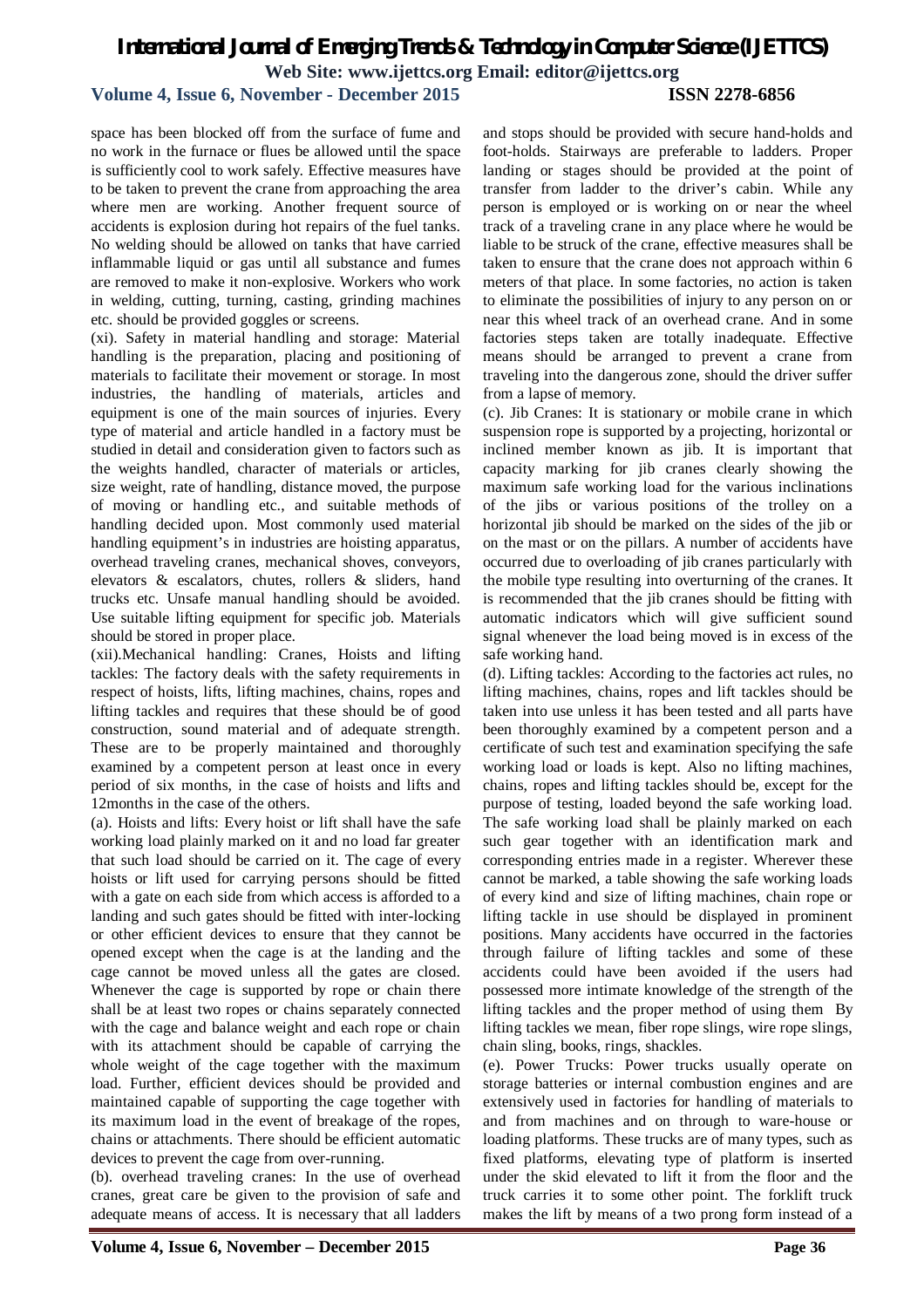### **Volume 4, Issue 6, November - December 2015 ISSN 2278-6856**

platform and lifts the load up from the floor permitted in high piling to conserve space. They could also be fitted with special attachments for handling barrels, paper reels etc. The capacity of truck should be marked and never over load it. Avoid jerking and guard should be provided so that object does not fall on the operator.

(f). Conveyers: Various types of conveyers and monorail systems are used in many industries to eliminate manual labor to expedite the movement of materials and also to facilitate the processing or assembling. Belt Conveyors are widely used and they are of flat or troughed type and can be horizontal or inclined. They are used for handling almost all the materials of modern industry including coal, coke, grains and building materials such as sand and gravel. Conveyors shall be so constructed and installed to avoid hazardous points between moving and stationary parts or objects. Where workers have to cross over conveyers, regular crossing facilities affording safe passage and adequate lighting shall be provided. Conveyers shall be provided with automatic and continuous lubrication system or with lubricating facilities so arranged that oiling and greasing can be performed without the oiler coming into dangerous proximity of the moving parts. When two or more conveyers are operated together, the controlling device shall be so designed that no conveyor can feed on to a stopped conveyor. Workers should not ride on conveyors.

(xii).Handling of dangerous substance: Dangerous substance should be handled and stored under the supervision of competent person who is familiar with the risk. In case of doubt as to the nature of the risk or the precautions to be taken, the necessary instructions should be obtained from the competent person. Workers who handle dangerous substance should be given adequate information concerning the risk involved and special precautions to be observed in handling them. When highly flammable material is being handled, special measures should be taken to ensure that an incipient fire can be controlled immediately. Where necessary, nonsparking tools should be provided and used in explosive atmosphere. Where corrosive substance are handled or stored, special precautions should be taken to prevent damage to the containers and to render any spillage harmless. Workers handling harmful substance should thoroughly wash the hand and face with soap before taking any food or drink.

Other factors to be considered are condition of floor, color of floor, lighting, obstructions and ladders.

(xiii): Safety in Electrical works: Use gloves while handling live lines. All voltages should be handled properly and safely. Adequate protective equipment must be used when working on live circuit. Fuses of proper amperage should be used. Only non- conductive ladders should be used by electrical workers. Keep the area around the electrical equipment dry to minimize possibility of shock. All electrical equipment should be properly earthed. Be sure the circuit breaker is open before attempting to remove draw out type circuit breaker from their voltage. Ground should be clamped to pole ground

wires. Inspect all electrical extensions before placing in service. Ground all electrical power tools. Use only 24V for hand lamps. Do not make loose connections. While working with portable tools, check for worn out wires, loose connections or broken plug.

### **6.CONCLUSION**

Maintenance practices should be strictly compiled with otherwise safety may be impaired. There are lots of accidents occurring in industries due to lack of safety awareness. The supervisor has to understand that safety is a practice of good management, the safety effort help in improving production costs and quality. To prevent accidents, safety rules have to be enforced, safe working conditions should be developed and worker should be given necessary training to do the job safely. Any safety program will be ineffective if any attempts are made to control accidents without first creating a proper safety philosophy, teaching safety principles, and eliminating misconceptions about the cause of accidents.

### **References**

- [1] Abdul-Wahab S.A., "A Preliminary Investigation into the Environmental Awareness of the Omani Public and their Willingness to Protect the Environment", American Journal of Environmental Sciences (AJES), 4(1), 39-49 (2008).
- [2] Al-Yahmadi A.S., Hsia T.C, and. Abdo J, "Modeling & Control of Two Manipulators handling a Flexible Object ", Journal of the Franklin Institute , 344(5), 349-361 (2007).
- [3] Shikdar A.A., and Al-Hadhrami M.A., "Operator Performance and Satisfaction in an Ergonomically Designed Assembly Workstation", The Journal of Engineering Research, 2(1), 69-76 (2005).
- [4] Abdul-Wahab S.A., "Indoor and Outdoor Relationships of Atmospheric Particulates in Oman", Indoor and Built Environment, 15(3), 247-255 (2006).
- [5] Abdul-Wahab S.A., "Impact of Fugitive Dust Emissions from Cement Plants on Nearby Communities", Ecological Modelling, 195(3-4), 338- 348 (2006).
- [6] Shikdar A.A., and Sawaqed M.N., "Ergonomics, and Occupational Health and Safety in the Oil Industry: a Managers' Response", Computers and Industrial Engineering, 47, 223-232 (2004).

### **AUTHOR**



**Beena Puthillath** received the B.Tech (EEE) and M.Tech (IEM) degrees from Government Engineering College, Thrissur and Government Rajiv Gandhi Institute of Technology respectively. During 1997-2007, she worked in various Industries and

presently works as Assistant Professor EEE in SCMS